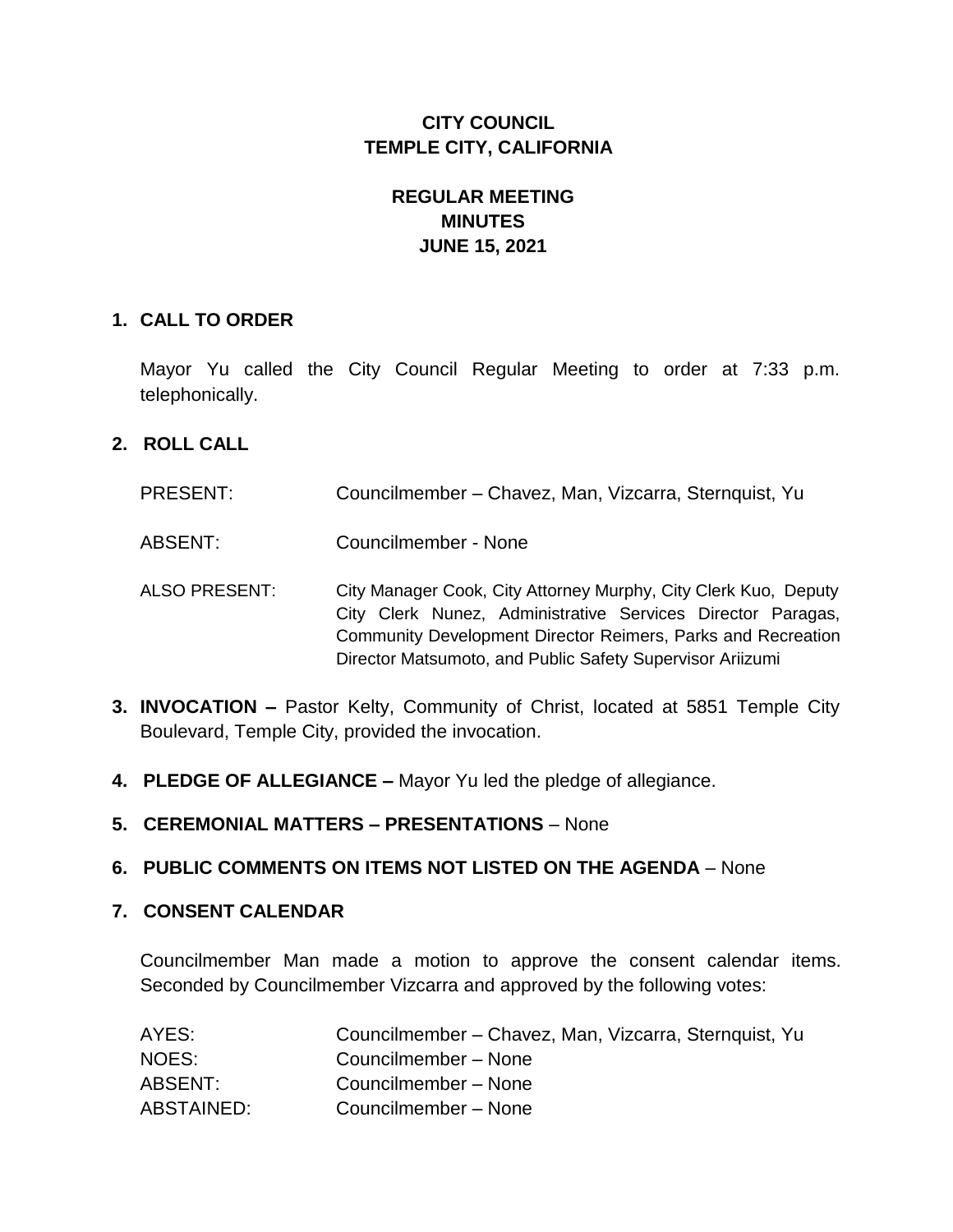City Council Minutes June 15, 2021 Page 2 of 10

#### A. APPROVAL OF MINUTES

The City Council is requested to review and approve:

- [1. The Minutes of the Special City Council Meeting of May 26, 2021;](https://www.ci.temple-city.ca.us/DocumentCenter/View/16368/7A-1_CCM---2021-05-26-Sheriffs-Monthly)
- [2. The Minutes of the Regular City Council Meeting of June 1, 2021; and](https://www.ci.temple-city.ca.us/DocumentCenter/View/16369/7A-2_CCM---2021-06-01)
- [3. The Minutes of the Special City Council Meeting of June 2, 2021.](https://www.ci.temple-city.ca.us/DocumentCenter/View/16370/7A-3_CCM---2021-06-02-Budget-Study-Session)

Action: Approved.

#### [B. PARKS AND RECREATION COMMISSION ACTIONS](https://www.ci.temple-city.ca.us/DocumentCenter/View/16359/7B_PRC-Regular-Meeting-Actions_Staff-Report-2021-15-6)

The City Council is requested to receive and file the actions of the Parks and Recreation Commission Regular Meeting of May 19, 2021.

Action: Received and filed.

# [C. ADOPTION OF RESOLUTIONS CONFIRMING APPOINTMENTS TO THE](https://www.ci.temple-city.ca.us/DocumentCenter/View/16360/7C_Confirmation-of-Commission-Appointments_Staff-Report)  [PARKS AND RECREATION COMMISSION, PLANNING COMMISSION AND](https://www.ci.temple-city.ca.us/DocumentCenter/View/16360/7C_Confirmation-of-Commission-Appointments_Staff-Report)  [TRANSPORTATION AND PUBLIC SAFETY COMMISSION](https://www.ci.temple-city.ca.us/DocumentCenter/View/16360/7C_Confirmation-of-Commission-Appointments_Staff-Report)

The City Council is requested to approve the resolutions affirming the appointment of the commissioners to the City Commissions.

Action:

- 1. Adopted Resolution No. 21-5527 confirming appointment of Lance Baroldi, Joanne Rosso and Cynthia Vance to the Parks and Recreation Commission with terms ending June 30, 2023;
- 2. Adopted Resolution No. 21-5528 confirming appointment of John Cordes, Beverly Guan and Jeffrey Lee to the Planning Commission with terms ending June 30, 2023; and
- 3. Adopted Resolution No. 21-5529 confirming appointment of Joel Catalan, Michael Stoll and Jeffrey Xu to the Transportation and Public Safety Commission with terms ending June 30, 2023.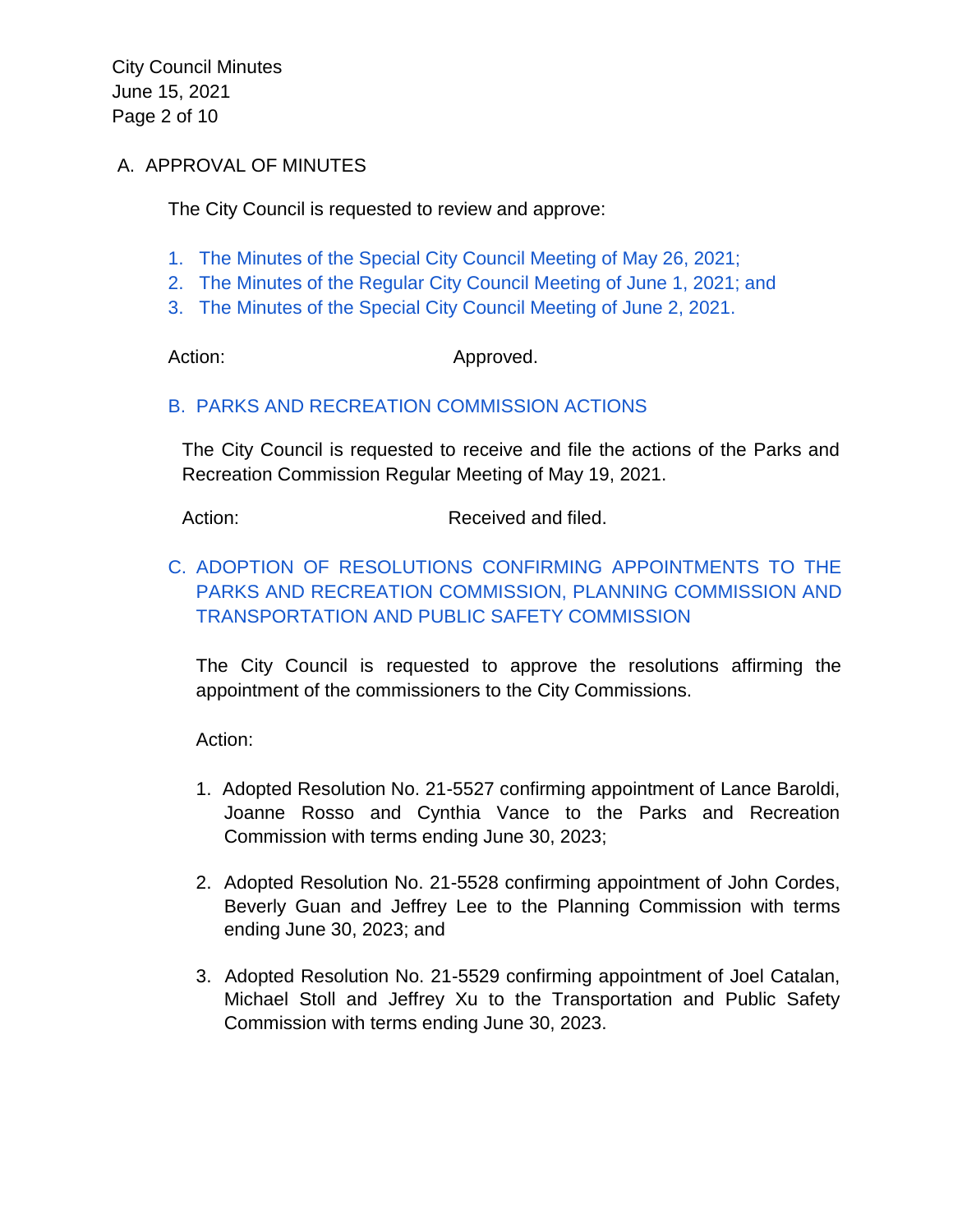### [D. FINAL SUBDIVISION MAP APPROVAL FOR PARCEL MAP NO. 74527, A](https://www.ci.temple-city.ca.us/DocumentCenter/View/16361/7D_Final-Map-74527---10558-Olive-St_Staff-Report)  [FLAG SUBDIVISION AT 10558 OLIVE STREET](https://www.ci.temple-city.ca.us/DocumentCenter/View/16361/7D_Final-Map-74527---10558-Olive-St_Staff-Report)

The City Council is requested to approve the final map which will allow the developer to subdivide the property and obtain the building permits to start construction of the single-family house on the front lot.

Action:

- 1. Reviewed and approved the final subdivision map for Parcel Map No. 74527; and
- 2. Authorized the City Clerk to certify Parcel Map No. 74527.

# [E. ADOPTION OF RESOLUTION NO. 21-5537 TO APPROVE THE ROAD](https://www.ci.temple-city.ca.us/DocumentCenter/View/16362/7E_Approval-of-SB1-Streets-FY-21-22_Staff-Report)  [REPAIR AND ACCOUNTABILITY ACT \(SB 1\) PROJECT LIST FOR FISCAL](https://www.ci.temple-city.ca.us/DocumentCenter/View/16362/7E_Approval-of-SB1-Streets-FY-21-22_Staff-Report)  [YEAR 2021-22](https://www.ci.temple-city.ca.us/DocumentCenter/View/16362/7E_Approval-of-SB1-Streets-FY-21-22_Staff-Report)

The City Council is requested to approve the SB1 project list for Fiscal Year 2021-2022. To be eligible to receive Road Maintenance and Rehabilitation Account (RMRA) funds each fiscal year, the Guidelines require that cities submit to the California Transportation Commission a list of projects that will utilize RMRA funds for the following fiscal year.

Action:

- 1. Approved Resolution 21-5537 to approve the resurfacing of various streets citywide as Temple City's designated project for RMRA funds for Fiscal Year (FY) 2021-22 pursuant to Senate Bill 1, the Road Repair and Accountability Act of 2017 (SB 1);
- 2. Directed the City Manager to include the corresponding Capital Improvement Projects (CIPs) in the FY 2021-22 City Budget including RMRA funds and the required General Fund maintenance of effort match; and
- 3. Authorized the City Manager to submit the required documents and information to the California Transportation Commission for the City to receive RMRA funds.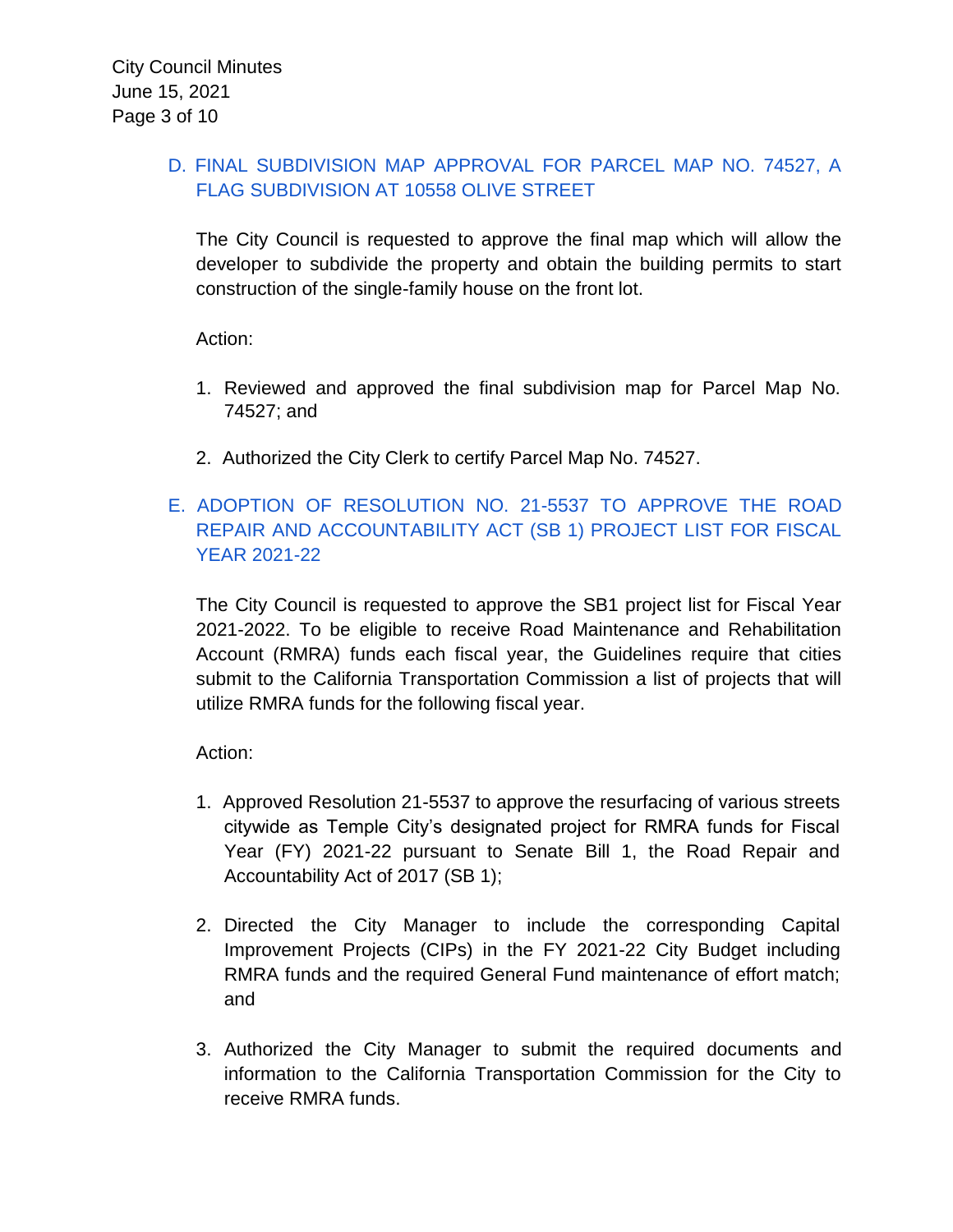### [F. RESOLUTION NO. 21-5533 ADOPTING](https://www.ci.temple-city.ca.us/DocumentCenter/View/16363/7F_Investment-Policy-2122_Staff-Report) THE STATEMENT OF [INVESTMENT POLICY FOR FISCAL YEAR \(FY\) 2021-2022](https://www.ci.temple-city.ca.us/DocumentCenter/View/16363/7F_Investment-Policy-2122_Staff-Report)

The City's Statement of Investment Policy establishes an administrative plan which allows investment of the City's idle funds in financial institutions, government agencies, the State of California Local Agency Investment Fund, the Los Angeles County Pooled Investment Fund and medium term corporate notes which meet the criteria required for safety and liquidity.

Action: **Adopted Resolution No. 21-5533 adopting the** Statement of Investment Policy for FY 2021- 22.

### [G. VISA CARD REPORT](https://www.ci.temple-city.ca.us/DocumentCenter/View/16364/7G_Visa-Card-Report)

The City Council is requested to receive and file the visa card report

Action: Received and filed.

### [H. ADOPTION OF RESOLUTION NO. 21-5538 APPROVING PAYMENT OF](https://www.ci.temple-city.ca.us/DocumentCenter/View/16365/7H_CC-Warrant_Reso-No-21-5538-061521---Warrants--Demands-FY-2020-2021) [BILLS FOR FISCAL YEAR 2020-21](https://www.ci.temple-city.ca.us/DocumentCenter/View/16365/7H_CC-Warrant_Reso-No-21-5538-061521---Warrants--Demands-FY-2020-2021)

The City Council is requested to adopt Resolution No. 21-5538 authorizing the payment of bills.

Action: Adopted Resolution No. 21-5538.

#### **8. PUBLIC HEARING**

### A. [ADOPTION OF RESOLUTION NO. 21-5535 APPROVING THE MASTER FEES](https://www.ci.temple-city.ca.us/DocumentCenter/View/16366/8A_Master-Fee-and-Fine-Schedule_Staff-Report---Fees-FY2122)  [AND FINES SCHEDULE FOR FISCAL YEAR 2021-2022](https://www.ci.temple-city.ca.us/DocumentCenter/View/16366/8A_Master-Fee-and-Fine-Schedule_Staff-Report---Fees-FY2122)

Adoption of the resolution will update the City's Master Fee and Fine Schedule for FY 2021-22.

City Manager Cook gave a brief introduction of the proposed master fees and fine schedule.

Administrative Services Director Paragas gave a summary of the staff report.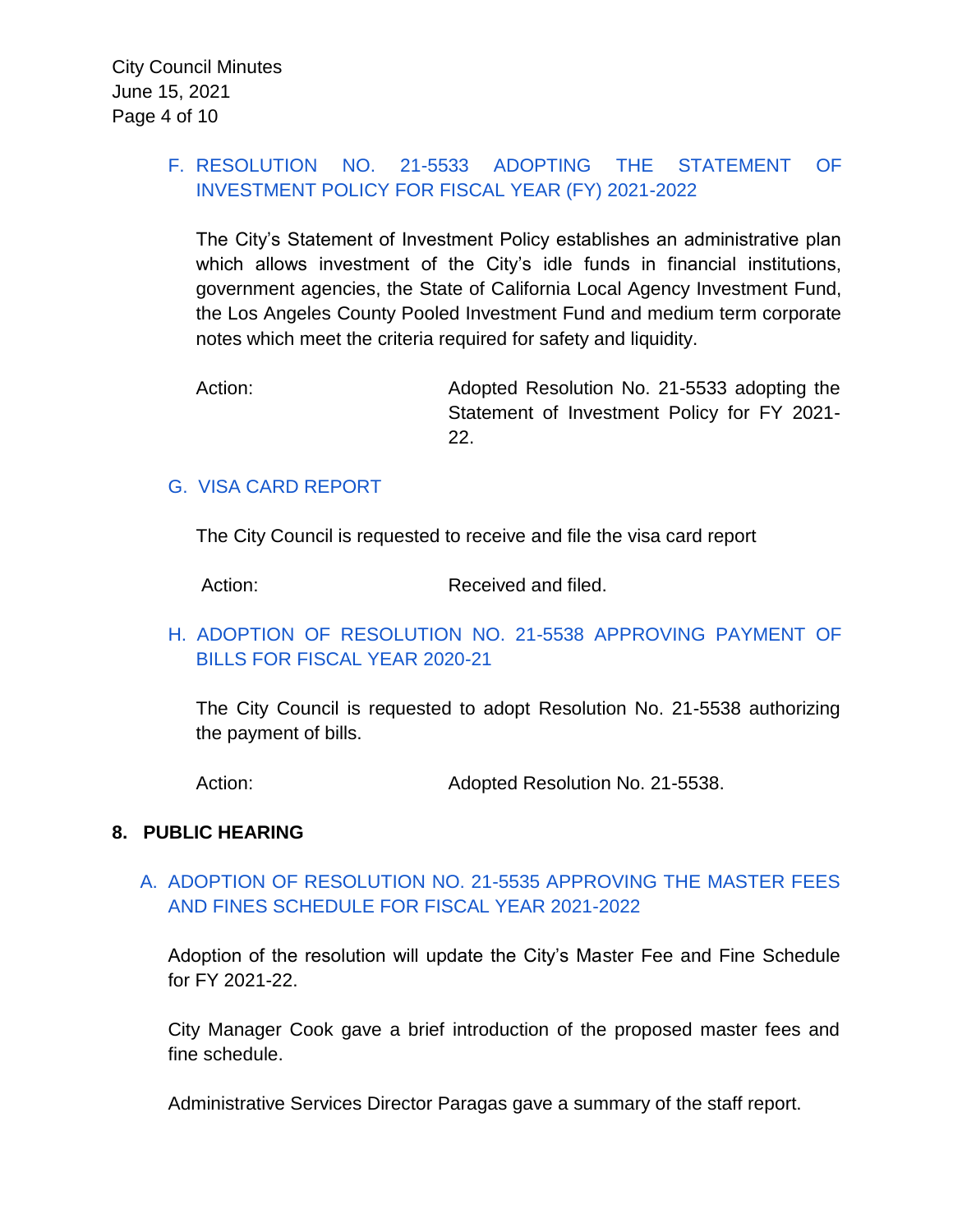City Council made comments and asked questions about the proposed Master Fees and Fines Schedule.

Mayor Yu opened public hearing. Hearing no request to speak, Mayor Yu closed the public hearing.

Councilmember Vizcarra made a motion to adopt Resolution No. 21-5535 approving the Master Fee and Fine Schedule for Fiscal Year 2021-22. Seconded by Mayor Pro Tem Sternquist and approved by the following votes:

| AYES:      | Councilmember - Chavez, Man, Vizcarra, Sternquist, Yu |
|------------|-------------------------------------------------------|
| NOES:      | Councilmember - None                                  |
| ABSENT:    | Councilmember - None                                  |
| ABSTAINED: | Councilmember - None                                  |

# B. [ADOPTION OF RESOLUTION NO. 21-5534 ADOPTING THE ANNUAL](https://www.ci.temple-city.ca.us/DocumentCenter/View/16367/8B_Appropriations-Limit_Staff-Report)  [APPROPRIATIONS LIMIT FOR FISCAL YEAR \(FY\) 2021-2022](https://www.ci.temple-city.ca.us/DocumentCenter/View/16367/8B_Appropriations-Limit_Staff-Report)

Article XIII-B provides limits to the amount of tax proceeds stated and local governments can spend each year. Staff has complied with all the provisions of Article XIII-B in determining the Limit for Fiscal Year 2021-22. In order to be in compliance with California State Law, City Council adoption of the resolution is necessary.

City Manager Cook gave a brief introduction of the annual appropriations limit for Fiscal Year 2021-22.

Administrative Services Director Paragas gave a summary of the staff report.

City Council did not have any comment or questions regarding the appropriations limit for Fiscal Year 2021-22.

Mayor Yu opened public hearing. Hearing no request to speak, Mayor Yu closed public hearing.

Mayor Pro Tem Sternquist made a motion to adopt Resolution No. 21-5534 adopting the annual Appropriations Limit for FY 2021-22. Seconded by Councilmember Man and approved by the following votes:

AYES: Councilmember – Chavez, Man, Vizcarra, Sternquist, Yu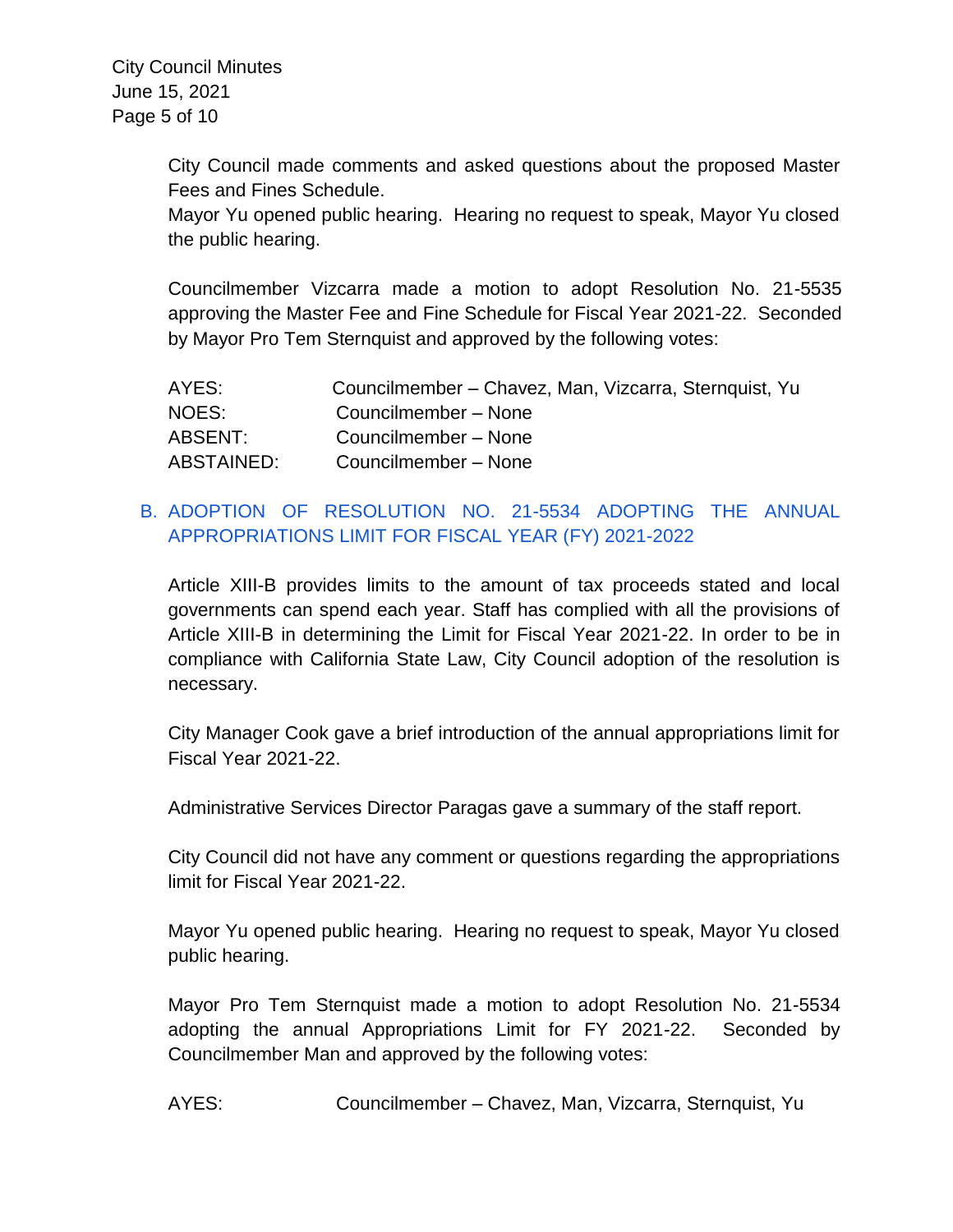| NOES:             | Councilmember - None |
|-------------------|----------------------|
| ABSENT:           | Councilmember - None |
| <b>ABSTAINED:</b> | Councilmember - None |

#### [C. ADOPTION OF THE PROPOSED BUDGET FOR FISCAL YEAR 2021-2022](https://www.ci.temple-city.ca.us/DocumentCenter/View/16374/14-8C_Budget-Adoption_Staff-Report)

Pursuant to Section 901 of the City Charter, the City Council is required to conduct a public hearing prior to the adoption of the Proposed Fiscal Year 2021 – 2022. City Budget which includes the proposed revenues and corresponding expenditures.

City Manager Cook gave a brief introduction of the proposed city budget.

Administrative Services Director Paragas provided a summary of the staff report.

City Council made comments and asked questions regarding the proposed city budget.

Mayor Yu opened public hearing. Hearing no request to speak, Mayor Yu closed the public hearing.

City Council made final comments.

Mayor Pro Tem Sternquist made a motion to adopt Resolution No. 21-5536 adopting the city budget, without the temporary trash service rate rebate, for the fiscal year commencing July 1, 2021 and ending June 30, 2022. Seconded by Councilmember Vizcarra and approved by the following votes:

| AYES:      | Councilmember - Chavez, Man, Vizcarra, Sternquist, Yu |
|------------|-------------------------------------------------------|
| NOES:      | Councilmember - None                                  |
| ABSENT:    | Councilmember - None                                  |
| ABSTAINED: | Councilmember - None                                  |

City Council recessed at 9:39 p.m. and returned with all members present at 9:46 p.m.

#### **9. UNFINISHED BUSINESS** – None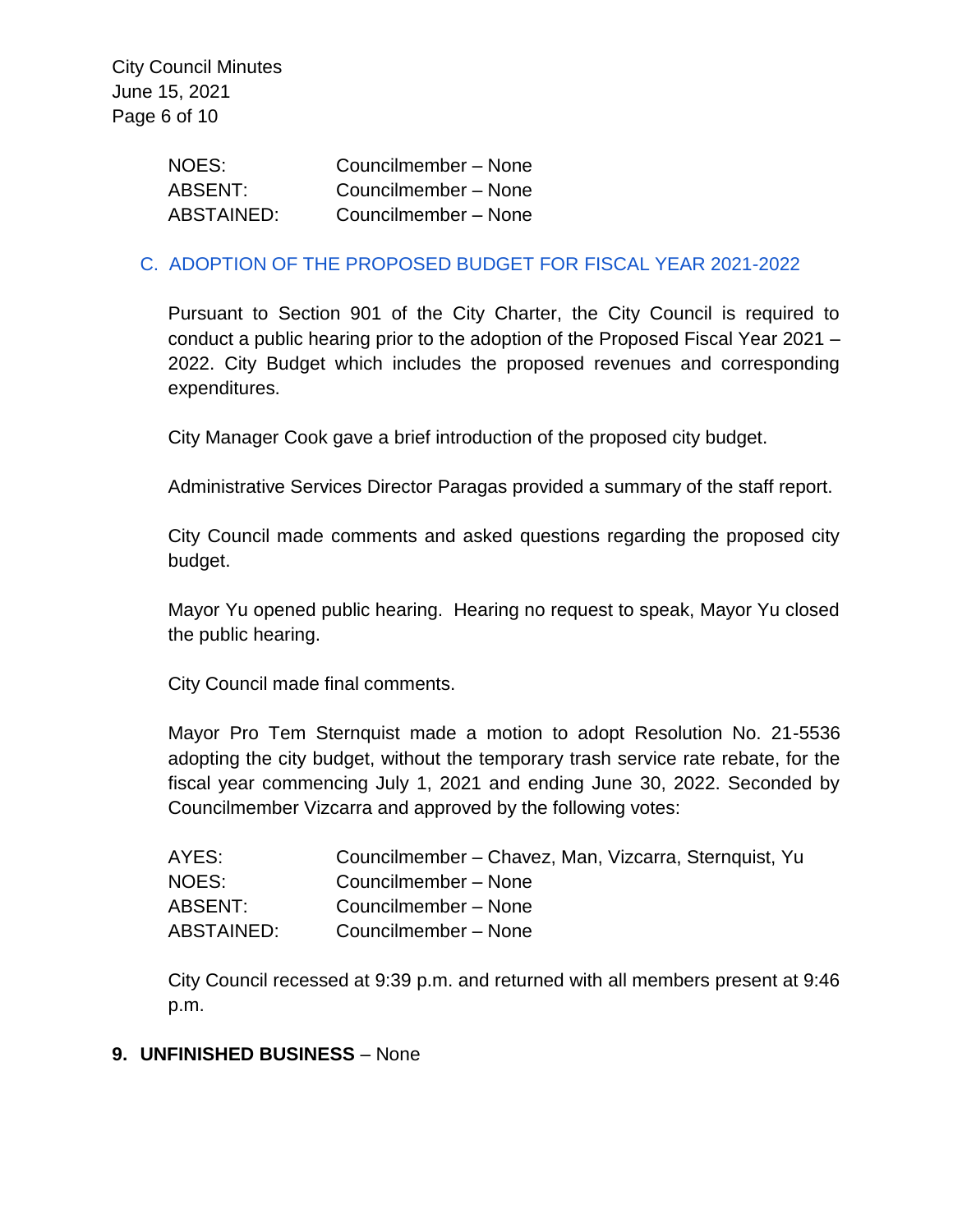#### **10. NEW BUSINESS**

### A. [CONSIDERATION OF ANNUAL RATE ADJUSTMENT REQUEST BY ATHENS](https://www.ci.temple-city.ca.us/DocumentCenter/View/16371/10A_Athens-Rate-Increase_Staff-Report)  [SERVICES FOR SOLID WASTE COLLECTION](https://www.ci.temple-city.ca.us/DocumentCenter/View/16371/10A_Athens-Rate-Increase_Staff-Report)

The City Council is requested to approve the annual rate adjustment request by Athens Services. Per the amended and restated agreement, Athens every July 1<sup>st</sup> of each year may implement a Customer Price Index (CPI) adjustment, (LA-Long Beach Metro area) and 1% Capital Replacement Fee.

City Manager Cook gave a summary of the staff report on the rate adjustment request by Athens Services.

City Council did not have any comments or questions about the rate adjustment request by Athens Services.

Mayor Yu opened public comment. Hearing no request to speak, Mayor Yu closed public comment.

Councilmember Man made a motion to approve the annual rate adjustment request by Athens Services (Athens) for solid waste collection services to become effective July 1, 2021. Seconded by Councilmember Vizcarra and approved by the following votes:

| AYES:      | Councilmember - Chavez, Man, Vizcarra, Sternquist, Yu |
|------------|-------------------------------------------------------|
| NOES:      | Councilmember - None                                  |
| ABSENT:    | Councilmember - None                                  |
| ABSTAINED: | Councilmember - None                                  |

- **11. UPDATE FROM CITY MANAGER**  commented on enforcement of illegal fireworks use, lifting of certain COVID restrictions and reopening of businesses, thanked Council for their support during the pandemic, acknowledged staff for their effort in continuing to provide services during the pandemic without disruption to the public, and provided COVID vaccination statistics.
- **12. UPDATE FROM CITY ATTORNEY**  shared that Governor's order regarding hosting remote public meetings was extended to September 30.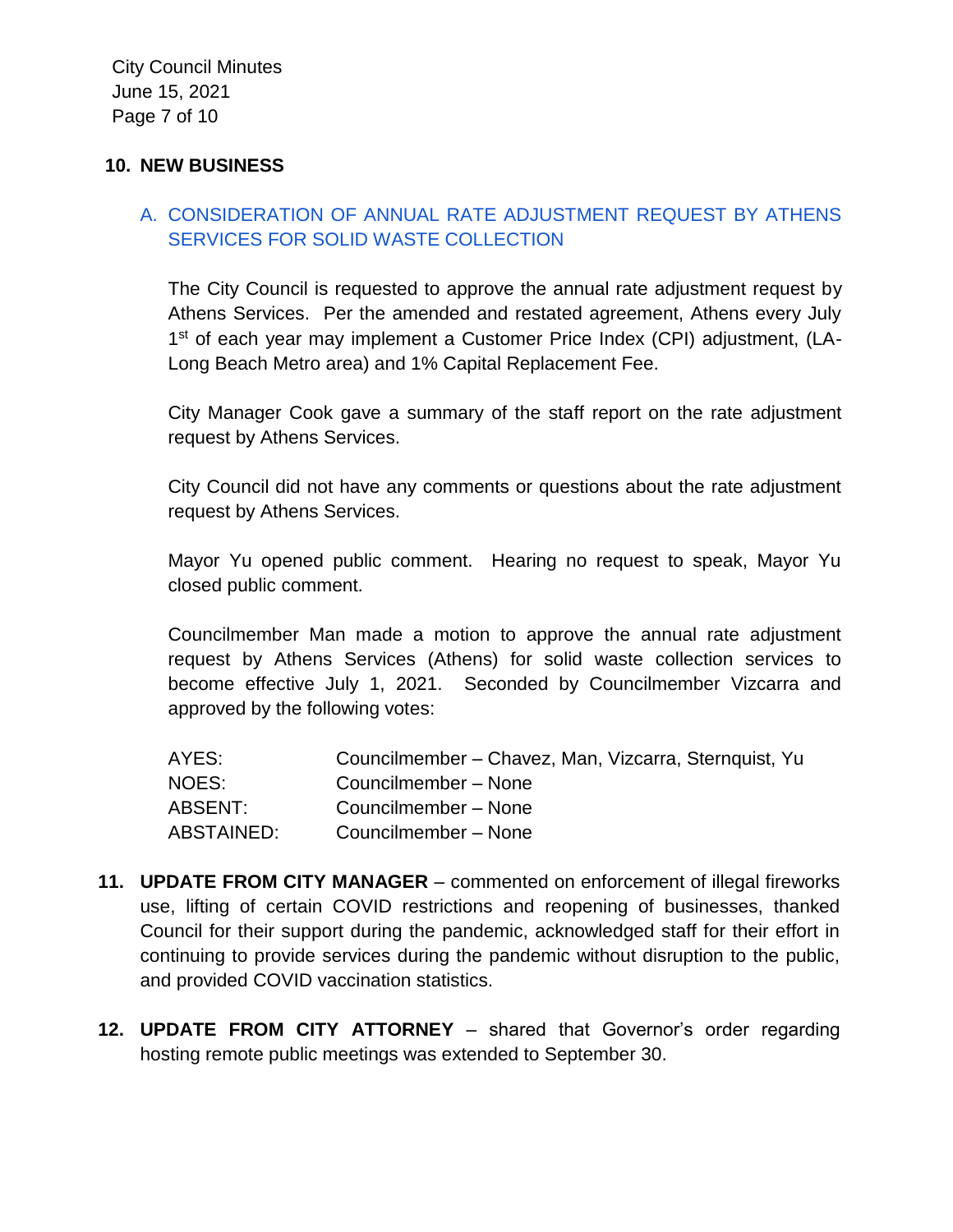City Council Minutes June 15, 2021 Page 8 of 10

### **13. COUNCIL REPORTS REGARDING AD HOC OR STANDING COMMITTEE MEETINGS**

A. SCHOOL DISTRICT/CITY STANDING COMMITTEE (Councilmember Man and Councilmember Chavez) – Formed 1/3/2012

No report.

B. LAS TUNAS DOWNTOWN REVITALIZATION STANDING COMMITTEE (Councilmember Chavez and Mayor Yu) – Formed 2/18/2014

No report.

C. FUTURE DEVELOPMENT OF CITY PROPERTIES STANDING COMMITTEE (Mayor Yu and Councilmember Man) – Formed 2/18/2014

No report.

D. AUDIT STANDING COMMITTEE (Councilmember Chavez and Mayor Yu) – Formed 7/15/2014

No report.

E. FACILITIES, PUBLIC WORKS, AND INFRASTRUCTURE STANDING **COMMITTEE** (Mayor Yu and Councilmember Man) – Formed 4/4/2017

No report.

F. PRIMROSE PARK ART ELEMENT AD HOC (Councilmember Vizcarra and Mayor Yu) – Formed 5/19/20

Councilmember Vizcarra reported on the Ad Hoc's meeting on June 11, 2021 with former Public Arts Commissioners Hepler and Keelin regarding public art in Primrose Park.

G. CITY BASED HOMELESS PLAN STANDING COMMITTEE (Councilmember Vizcarra and Mayor Pro Tem Sternquist) – Formed 3/16/21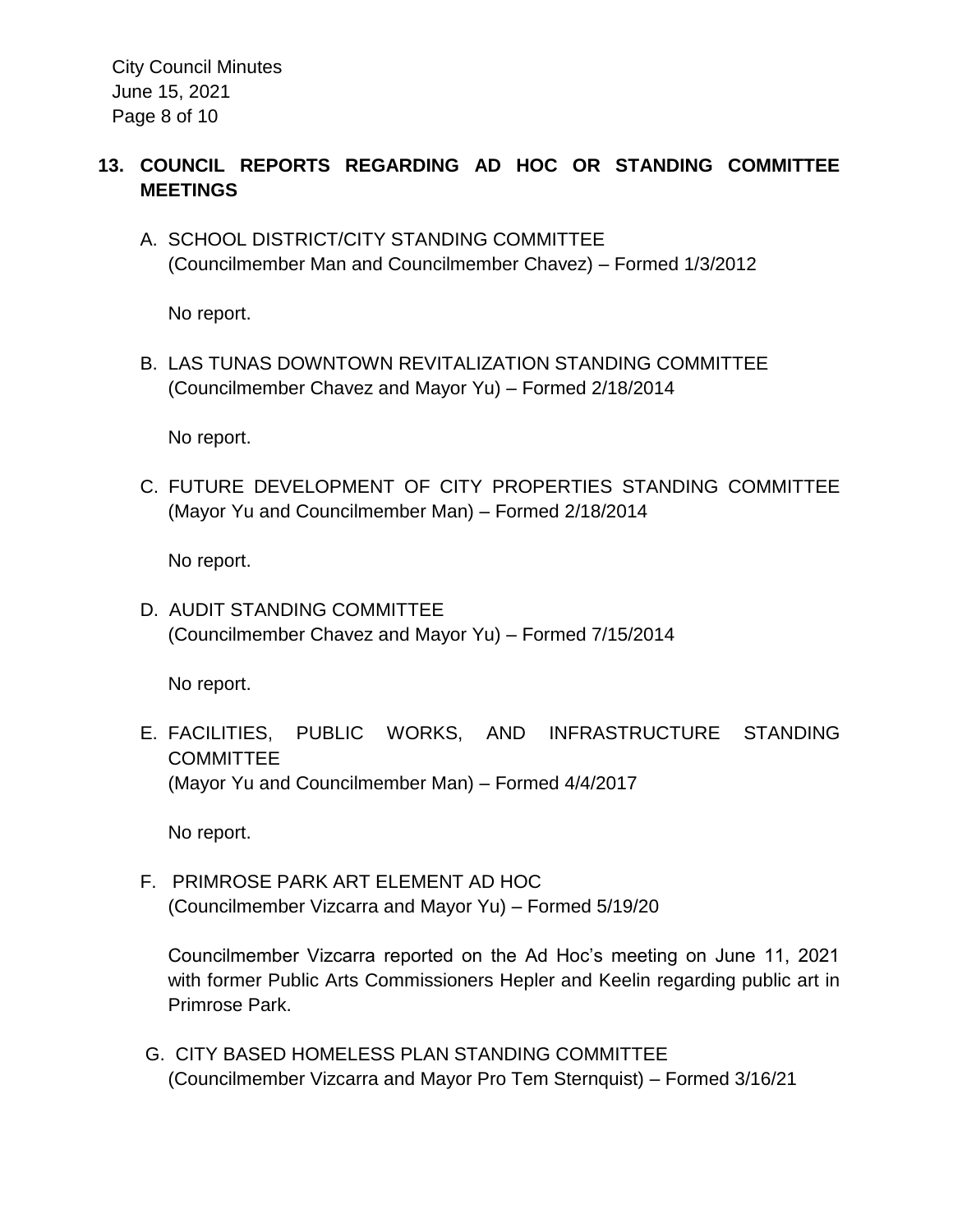City Council Minutes June 15, 2021 Page 9 of 10

No report.

### **14. COUNCIL ITEMS SEPARATE FROM THE CITY MANAGER'S REGULAR AGENDA**

- A. COUNCILMEMBER CHAVEZ thanked staff for putting together the city budget, commented on the trash service rebate and the reopening of McDonald's lobby. Shared that Youth Committee recruitment interviews will begin soon and talked about little league baseball.
- B. COUNCILMEMBER MAN commented on the pandemic and reopening of businesses in the city and city hall, invited everyone to the next virtual neighborhood watch meeting, and commented on the  $4<sup>th</sup>$  of July celebrations and fireworks.
- C. COUNCILMEMBER VIZCARRA thanked the City Manager and city staff for the work done during the pandemic, commented on fireworks, and the Kiwanis Club meeting.
- D. MAYOR PRO TEM STERNQUIST commented on IPAC (I-Chinese American Political Action Committee), coyote sighting, aligning city's strategic goals with the city's budget, and shared her experience riding on an articulated/ accordion bus.
- E. MAYOR YU thanked City Manager Cook, Administrative Services Director Paragas, and staff for the work done on the city budget. Commented on the proposed rebate for the trash collection service. Looking forward to the  $4<sup>th</sup>$  of July and meeting in person.

# **15. ADDITIONAL PUBLIC COMMENTS ON ITEMS NOT LISTED ON THE AGENDA**  – None.

#### **16. ADJOURNMENT**

The City Council Regular Meeting was adjourned at 10:30 p.m.